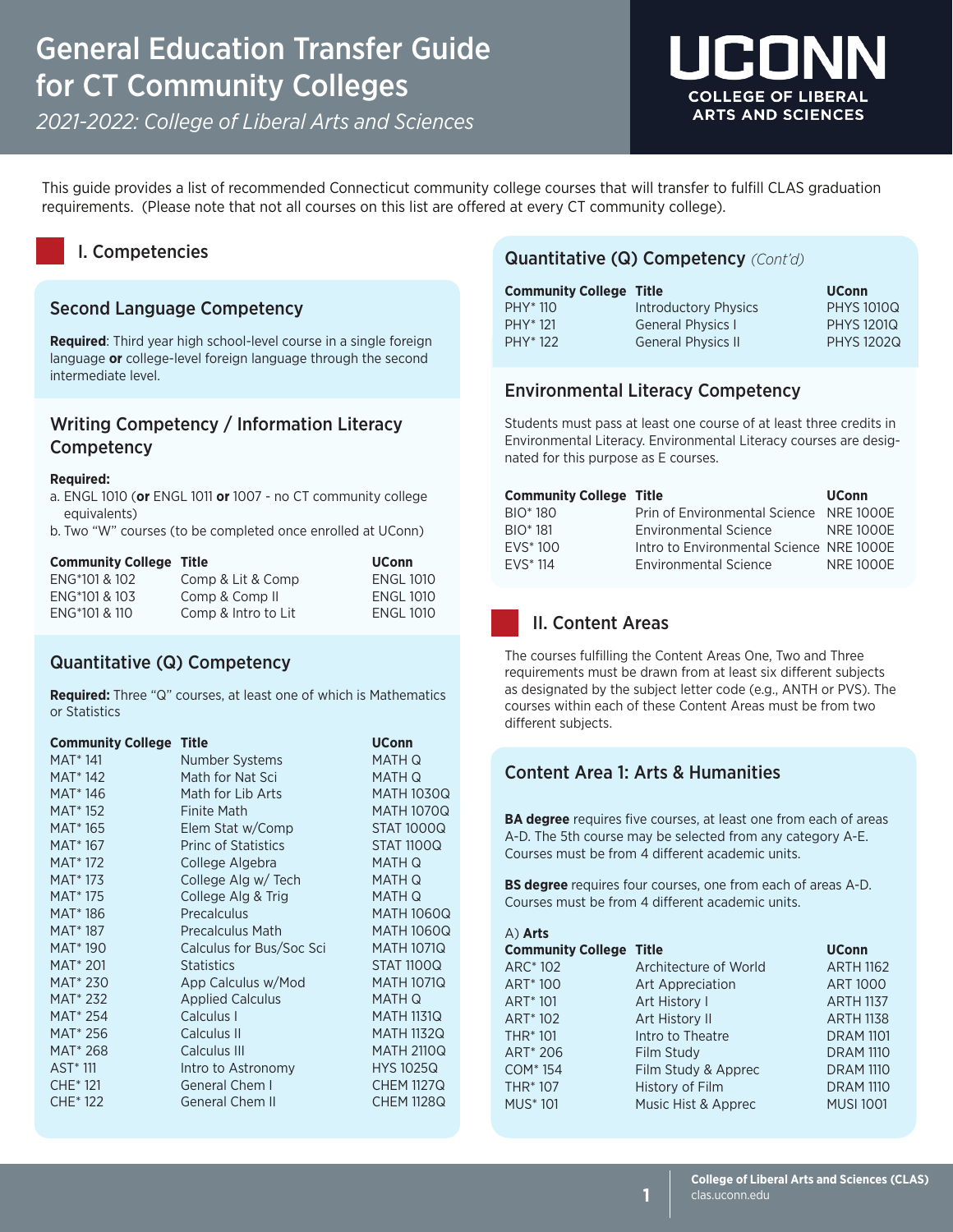# General Education Transfer Guide for CT Community Colleges

*2021-2022: College of Liberal Arts and Sciences*



## Content Area 1: Arts & Humanities *(Cont'd)*

| B) Literature            |                       |                  |
|--------------------------|-----------------------|------------------|
| <b>Community College</b> | <b>Title</b>          | <b>UConn</b>     |
| <b>ENG* 114</b>          | Children's Literature | ENGL/Lit         |
| $ENG^*$ 211              | <b>Short Story</b>    | ENGL/Lit         |
| ENG* 221, 222            | American Lit   & II   | ENGL/Lit         |
| ENG* 231, 232            | British Lit   & II    | ENGL/Lit         |
| ENG* 241, 242            | World Lit   & II      | ENGL/Lit         |
| <b>ENG</b> *245          | Early European Lit    | <b>ENGL 1101</b> |
| <b>ENG* 246</b>          | Modern European Lit   | <b>ENGL 1103</b> |
|                          |                       |                  |
|                          |                       |                  |
| C) History               |                       |                  |
| <b>Community College</b> | <b>Title</b>          | <b>UConn</b>     |
| <b>HIS* 101</b>          | Western Civ I         | <b>HIST 1300</b> |
| $HIS*102$                | Western Civ II        | <b>HIST 1400</b> |
| <b>HIS* 201</b>          | U.S. History I        | <b>HIST 1501</b> |
| $HIS^*$ 202              | U.S. History II       | <b>HIST 1502</b> |
| $HIS*121$                | World Civ I           | HIST/World       |
| $HIS* 122$               | World Civ II          | HIST/World       |
| $HIS* 123$               | Contemp Issues        | HIST/World       |
| $HIS^*$ 215              | History of Women      | <b>HIST 1203</b> |

#### D) **Philosophical/Ethical Analysis**

| <b>Community College Title</b> |                        | <b>UConn</b>     |
|--------------------------------|------------------------|------------------|
| PHL <sup>*</sup> 101           | Intro Philosophy       | <b>PHIL 1101</b> |
| <b>PHL* 111</b>                | <b>Ethics</b>          | <b>PHIL 1104</b> |
| PHI * 112                      | <b>Medical Ethics</b>  | <b>PHIL 1175</b> |
| PHL <sup>*</sup> 131           | Logic                  | <b>PHIL 1102</b> |
| <b>PHL*150</b>                 | Philosophy of Religion | <b>PHIL 1105</b> |

### E) **World Cultures**

No transfer courses currently satisfy this requirement.

## Content Area 2: Social Sciences

For the **BA or BS degree**, choose two courses from two different academic units.

| <b>Community College</b> | <b>Title</b>                | <b>UConn</b>     |
|--------------------------|-----------------------------|------------------|
| ANT <sup>*</sup> 101     | Intro Anthropology          | <b>ANTH 1006</b> |
| ANT <sup>*</sup> 105     | Intro Cultural Anth         | <b>ANTH 1000</b> |
| ECN <sup>*</sup> 101     | Princ Macroeconomics        | <b>ECON 1202</b> |
| ECN <sup>*</sup> 102     | Princ Microeconomics        | <b>ECON 1201</b> |
| GEO* 101                 | Intro Geography             | GEOG 1000        |
| GEO <sup>*</sup> 111     | World Regional Geog         | GEOG 1700        |
| POL <sup>*</sup> 102     | <b>Comparative Politics</b> | <b>POLS 1202</b> |
| POL <sup>*</sup> 103     | Intl Relations              | <b>POLS 1402</b> |
| <b>POL* 111</b>          | American Government         | <b>POLS 1602</b> |
| <b>PSY*112</b>           | General Psych II            | <b>PSYC 1101</b> |
| SOC <sup>*</sup> 101     | Princ Sociology             | <b>SOCI 1001</b> |
| SOC* 103, 201            | Social Problems             | <b>SOCI 1251</b> |
| SOC* 117, 220            | Racial & Ethnic Diversity   | <b>SOCI 1501</b> |

## Content Area 3: Science & Technology

A) **BA degree** requires two courses from two different academic units, at least one of which must be a laboratory course.

#### Laboratory Science Courses<sup>1</sup>:

| <b>Community College Title</b>         |                              | <b>UConn</b>      |
|----------------------------------------|------------------------------|-------------------|
| AST <sup>*</sup> 111                   | Intro to Astronomy           | <b>PHYS 1025Q</b> |
| <b>BIO*105</b>                         | Intro to Biology             | <b>BIOL 1102</b>  |
| <b>BIO*121</b>                         | General Biology I            | <b>BIOL 1107</b>  |
| <b>BIO*122</b>                         | <b>General Biology II</b>    | <b>BIOL 1108</b>  |
| <b>BIO* 155</b>                        | <b>General Botany</b>        | <b>BIOL 1110</b>  |
| <b>CHE* 111</b>                        | Concepts of Chem             | <b>CHEM 1122</b>  |
| CHE <sup>*</sup> 121                   | General Chem I               | <b>CHEM 1127Q</b> |
| CHE <sup>*</sup> 122                   | <b>General Chem II</b>       | <b>CHEM 1128Q</b> |
| <b>PHY</b> * 110                       | <b>Introductory Physics</b>  | <b>PHYS 1010Q</b> |
| PHY <sup>*</sup> 121                   | <b>General Physics I</b>     | <b>PHYS 1201Q</b> |
| PHY <sup>*</sup> 122                   | <b>General Physics II</b>    | <b>PHYS 1202Q</b> |
| <b>Non-Laboratory Science Courses:</b> |                              |                   |
| <b>Community College Title</b>         |                              | <b>UConn</b>      |
| AST* 101                               | Princ of Astronomy           | PHYS/Astron       |
| BIO <sup>*</sup> 175                   | Intro Marine Science         | <b>MARN 1001</b>  |
| <b>BIO*180</b>                         | <b>Princ Environ Science</b> | <b>NRE 1000E</b>  |
| EVS* 100                               | Intro Environ Science        | <b>NRE 1000E</b>  |
| EVS <sup>*</sup> 114                   | <b>Environmental Science</b> | <b>NRE 1000E</b>  |
| <b>OCE*101</b>                         | Intro Oceanography           | <b>MARN 1002</b>  |
| <b>PSY* 111</b>                        | <b>General Psychology I</b>  | <b>PSYC 1100</b>  |

PSY\*111 taken at Middlesex or Tunxis Community Colleges will NOT satisfy this requirement but will satisfy a Content Area 2 requirement.

B) **BS degree** requires each of the three following sequences:

|    | <b>Community College</b> | <b>Title</b>                     | <b>UConn</b>      |
|----|--------------------------|----------------------------------|-------------------|
| 1  | $CHE*121$ and            | General Chem I                   | <b>CHEM 1127Q</b> |
|    | CHE <sup>*</sup> 122     | General Chem II                  | <b>CHEM 1128Q</b> |
| 2. | $MAT* 254$ and           | Calculus I                       | <b>MATH 1131Q</b> |
|    | MAT <sup>*</sup> 256     | Calculus II                      | <b>MATH 1132Q</b> |
| 3. | $PHY*121$ and            | <b>General Physics I</b>         | <b>PHYS 1201Q</b> |
|    | PHY <sup>*</sup> 122     | <b>General Physics II</b>        | <b>PHYS 1202Q</b> |
|    | or                       |                                  |                   |
|    | $PHY* 221$ and           | <b>Calculus-Based Physics I</b>  | <b>PHYS 1501Q</b> |
|    | PHY <sup>*</sup> 222     | <b>Calculus-Based Physics II</b> | <b>PHYS 1502Q</b> |

Plus one course from the following**+**:

|                           | <b>UConn</b>                   |
|---------------------------|--------------------------------|
| General Biology I         | <b>BIOL 1107</b>               |
| <b>General Biology II</b> | <b>BIOL 1108</b>               |
| <b>General Botany</b>     | <b>BIOL 1110</b>               |
|                           | <b>Community College Title</b> |

**+**Special Note: BIOL or EEB majors must complete BIOL 1107 **and either** BIOL 1108 **or**  BIOL 1110; PNB and MCB majors must complete BIOL 1107.